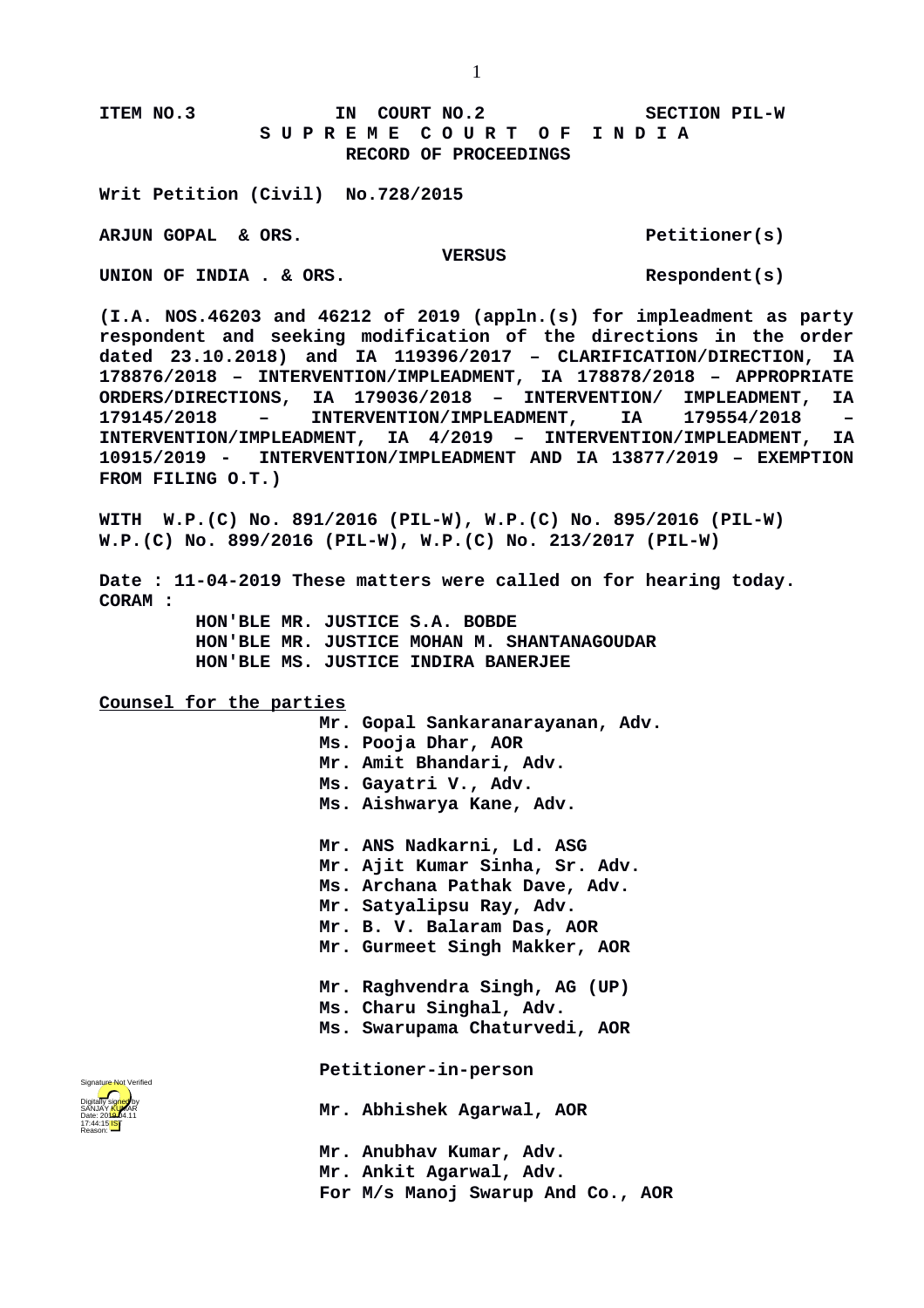**Ms. Astha Sharma, AOR M/s Corporate Law Group, AOR Mr. B. Krishna Prasad, AOR Mrs. Sarla Chandra, AOR Mr. Vijay Panjwani, AOR Ms. Charu Wali Khanna, Adv. Mr. Chirag M. Shroff, AOR Mr. Rajiv Dutta, Sr. Adv. Mr. M. A. Chinnasamy, AOR Ms. C. Rubavathi, Adv. Mr. V. Senthil Kumar, Adv. Mr. P. Raja Ram, Adv. Mr. K. Ethiraj, Adv. Mr. Rajul Shrivastav, Adv. Mr. Chirag M. Shroff, AOR Ms. Neha Sangwan, Adv. Mr. Bijender Singh, Adv. Mr. Hitesh Kumar Sharma, Adv. Mr. S.K. Rajora, Adv. Ms. Rohini Musa, AOR Mr. Nishant R. Katneshwarkar, AOR Mr. Anoop Kandari, Adv. Mrs. V. D. Khanna, AOR Mr. Anish R. Shah, AOR Mr. Sachin Mittal, Adv. Mr. Abhimanyu Bhandari, Adv. Mr. Devesh Tripathi, Adv. Ms. Roohina Dua, Adv. Mr. Mukeshwsar N. Dubey, Adv. Mr. Yoginder Handoo, AOR Applicant-in-person, AOR Ms. Garima Bajaj, AOR Mr. Ashok Kumar Gupta II, AOR Mr. Suvidutt M.S., AOR Mr. Mohinder Jit Singh, AOR**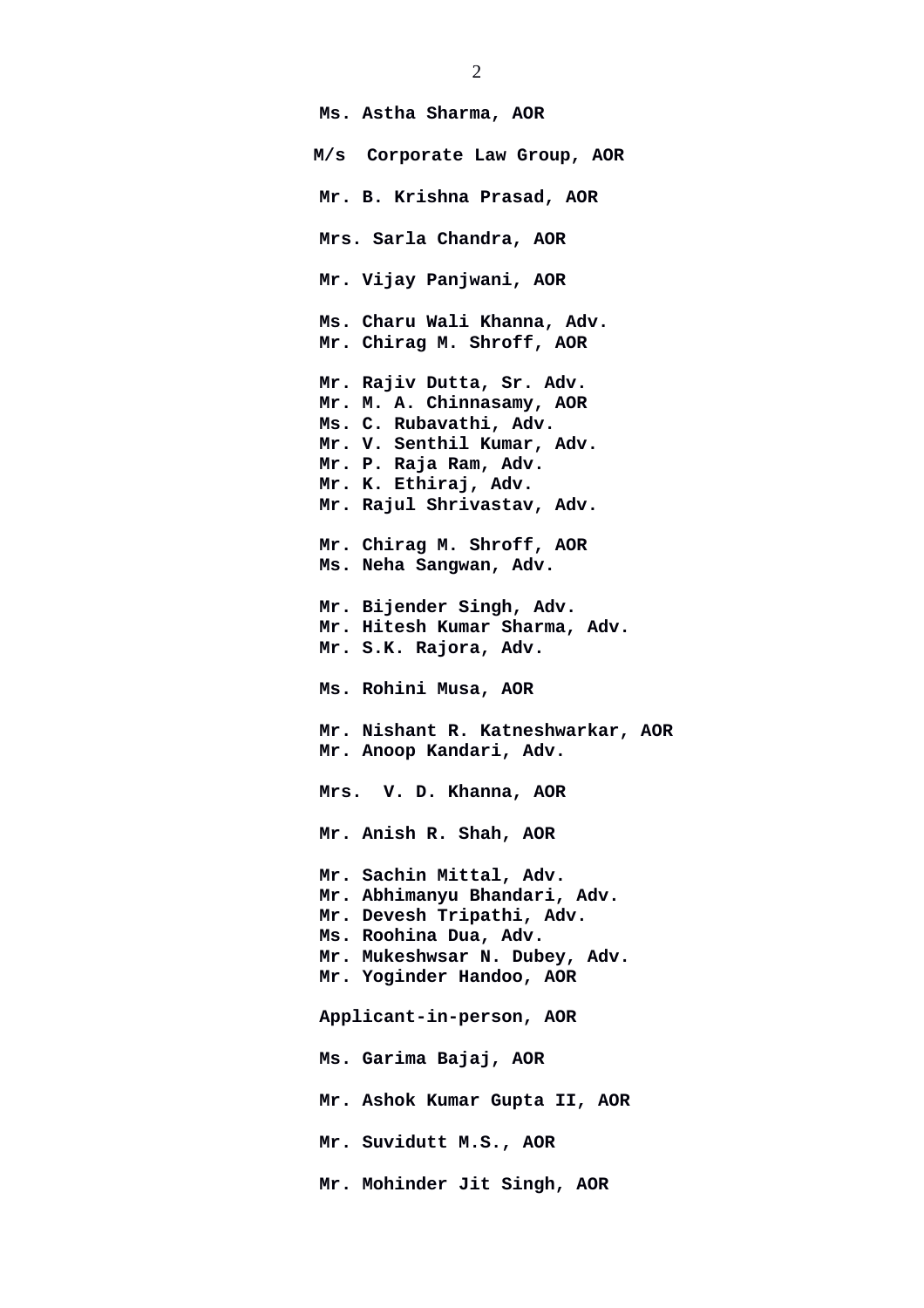**Mr. S. K. Verma, AOR Mr. Yugandhara Pawar Jha, AOR Mrs. Anil Katiyar, AOR Mr. Praveen Swarup, AOR Mr. Ajay Bansal, AAG Mr. Praveen Swarup, AOR Mr. Gaurav Yadava, Adv. Mr. Ajay Kumar Giri, Adv. Mr. Anil Grover, AAG Ms. Noopur Singhal, Adv. Mr. Satish Kumar, Adv. Mr. Sanjay Kumar Visen, AOR Ms. Uttara Babbar, AOR Ms. Bhavana Duhoon, Adv. Mr. Manan Bansal, Adv. Mr. D. N. Goburdhan, AOR Ms. Gauri Goburdhan, Adv. Ms. Pallavi Chapra, Adv. Mr. B. V. Balaram Das, AOR Mr. Ajay Kr. Pandey, Adv. Mr. Sanjay Kumar Tyagi, AOR Mr. Basant R., Sr. Adv. Ms. Liz Mathew, Adv. Mr. A. Karthik, Adv. Ms. Kiran Bhardwaj, AOR Mr. K.N. Balgopal, Sr. Adv. Mr. G. Prakash, AOR Mr. Jishnu M.L., Adv. Mrs. Priyanka Prakash, Adv. Mrs. Beena Prakash, Adv. Ms. Vandana Sehgal, AOR Mr. Chandan Kumar, AOR Mr. Gaurang Kanth, Adv. Ms. Kamakshi Sehgal, Adv. Mr. M. Yogesh Kanna, AOR Mr. S. Partha Sarathi, Adv. Mr. S. Raja Rajeshwaran, Adv.** 

3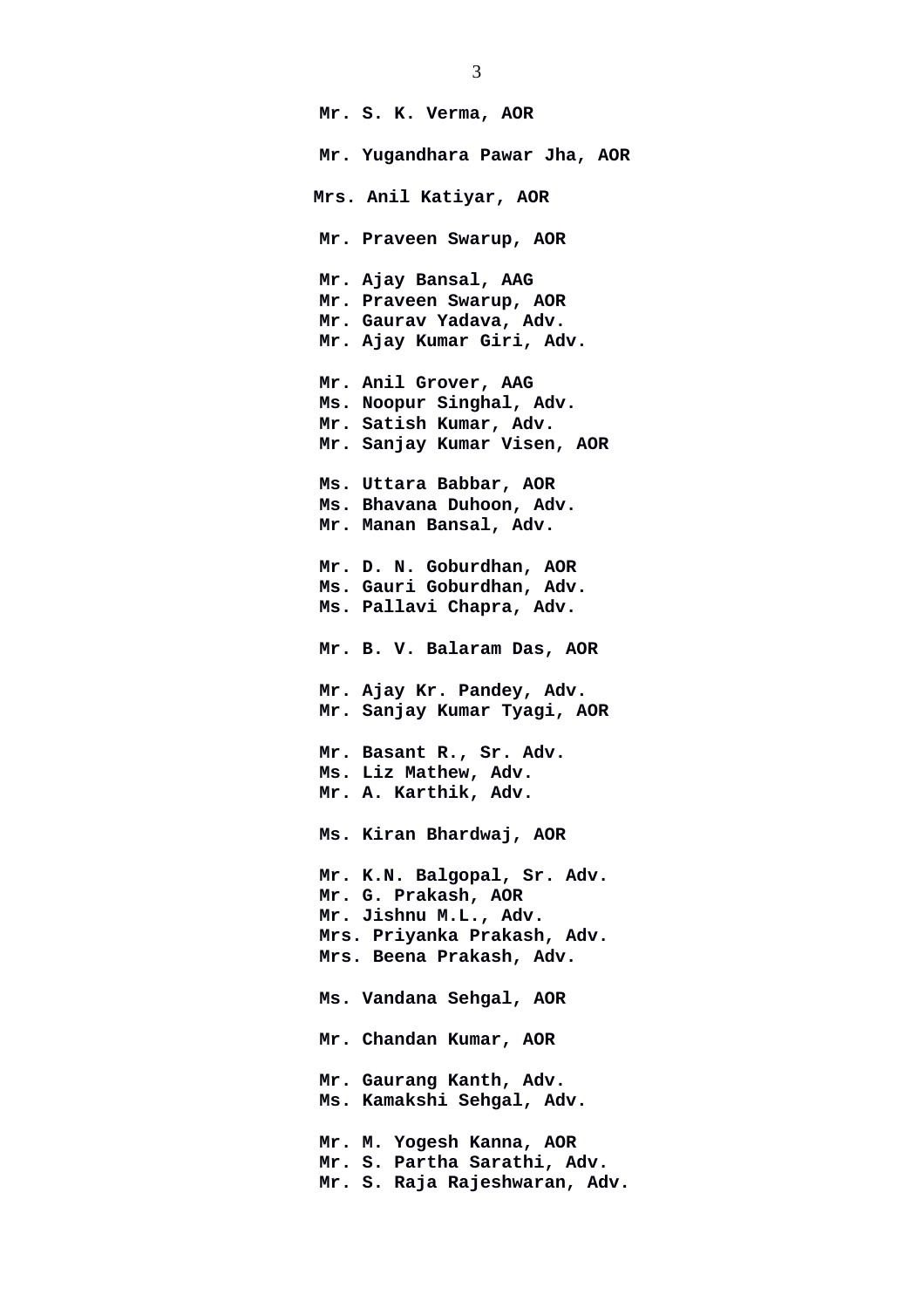**Mr. Aswathi M.K., AOR Mr. Arvind Kumar, AOR Mr. Ashiesh Kumar, AOR Mr. Dhruv Pall, AOR Mr. Avijit Roy, AOR Mr. Jayesh Gaurav, Adv. Ms. Diksho Ojha,Adv. Mr. Farrukh Rasheed, AOR Mr. Fuzail Ahmad Ayyubi, AOR Mr. Jayesh K. Unnikrishnan, AOR Mr. Vijay Pratap Singh, Adv. Mr. Aviral Kashyap, Adv. Mr. Mirnal Kanthi Mondal, Adv. Mr. K.V. Jagdishvaran, Adv. Ms. G. Indira, AOR Ms. Rangoli Seth, Adv. Mr. Abhimanyu Bhandari, Adv. Mr. Devesh Tripathi, Adv. Mr. Cheitanya Madan, Adv. Mr. Hitendra Nath Rath, AOR Mr. Jogy Scaria, AOR Ms. Beena Victor, Adv. Mr. K. Enatoli Sema, AOR Mr. Amit Kumar Singh, Adv. Mr. K.V. Muthu Kumar, AOR Mr. G.M. Kawoosa, Adv. Mr. M. Shoeb Alam, AOR Ms. Madhumita Bhattacharjee, AOR Ms. Srija Choudhury, Adv. Mr. Sandeep, Adv. Mr. Jai Dehadrai, Adv. Mr. S.S. Rebello, Adv. Mr. Prashant Vaxish, Adv. Ms. Manisha Ambwani, AOR Mr. Nikhil Nayyar, AOR Mr. P.V. Yogeswaran, AOR Mr. Ashish Kumar Upadhyay, Adv. Mr. Y. Lokesh, Adv.** 

4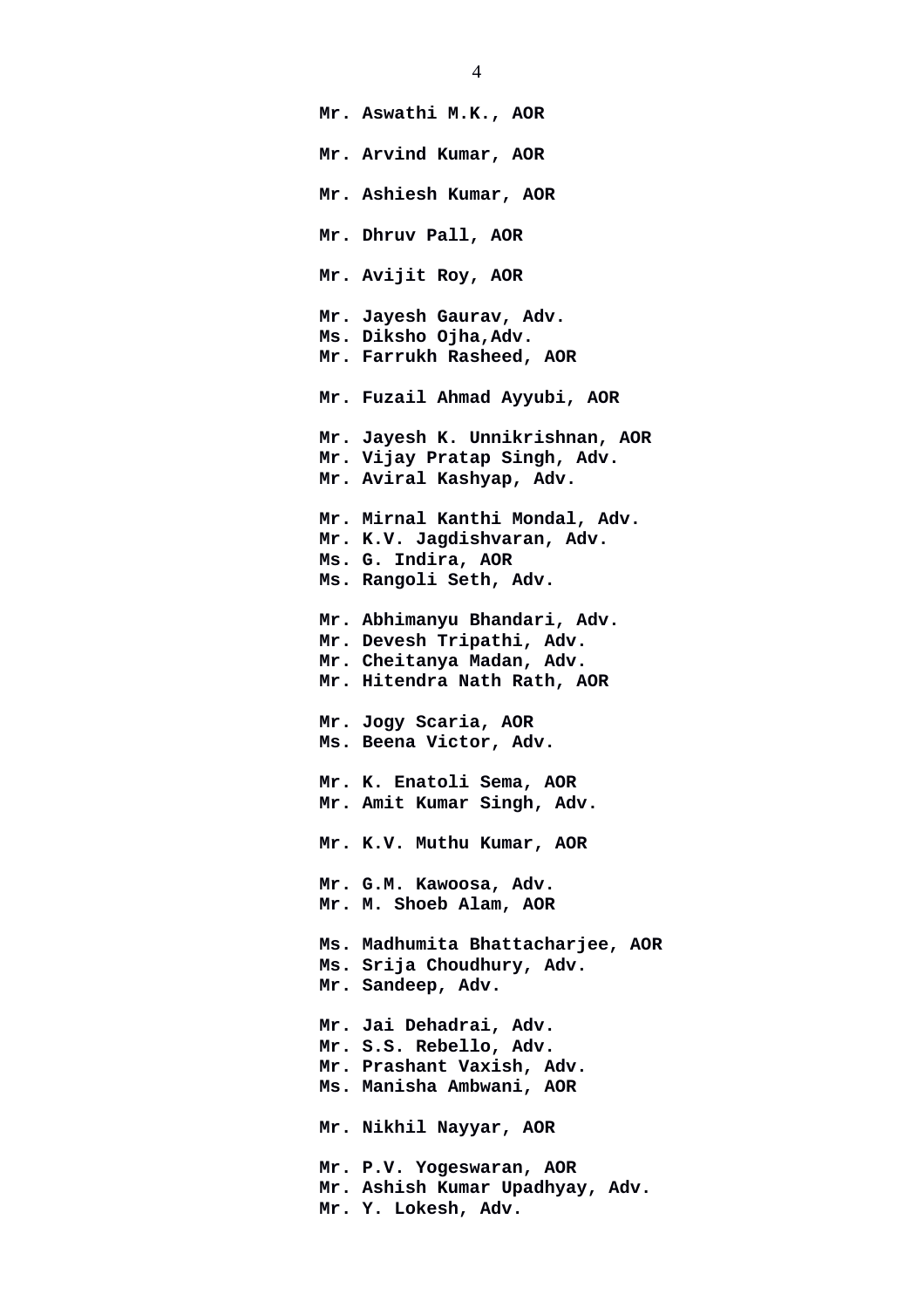**Mr. Babul Kumar, Adv. Ms. Ruchi Kohli, Adv. Ms. Srishti Mishra, Adv. Mr. Raj Bahadur, AOR Mr. Pradeep Misra, AOR Mr. Manoj Sharma, Adv. Mr. Daleep Dhyani, Adv. Mr. Rahul Joshi, AOR Mr. Ranjan Mukherjee, AOR Ms. Aprajita Mukherjee, Adv. Ms. Aparna Rohatgi Jain, Adv. Mr. Mahesh Kasana, Adv. Mr. S.K. Dhingra, AOR Mr. S.N. Bhat, AOR Mr. Shishir Deshpande, AOR Mr. Amit Yadav, Adv. Mr. Kaushal Narayan Mishra, Adv. Mr. Shuvodeep Roy, AOR Mr. Kabir Shankar Bose, Adv. Mr. Rijuk Sarkar, Adv. Mr. Ranjan Mukherjee, AOR Mr. Upendra Mishra, Adv. Mr. Subhro Sanyal, AOR Mr. Sanjay Kumar, Adv. Ms. Supriya Juneja, AOR Mr. Tayenjam Momo Singh, AOR Ms. Usha Nandini V., AOR Mr. V.G. Pragasam, AOR Mr. Prabhu Ramasubramanian, Adv. Mr. S. Manuraj, Adv. Mr. Deepak Jain, Adv. Ms. Jaspreet Aulakh, Adv. Mr. Tanpreet Gulati, Adv. Ms. Twisha Issar, Adv. Mr. Ayush Acharjee, Adv. Ms. Shaila Arora, Adv. Mr. Vaibhav Manu Srivastava, AOR Mr. C.S. Vaidyanathan, Sr. Adv. Mr. Balaji Srinivasan, AAG**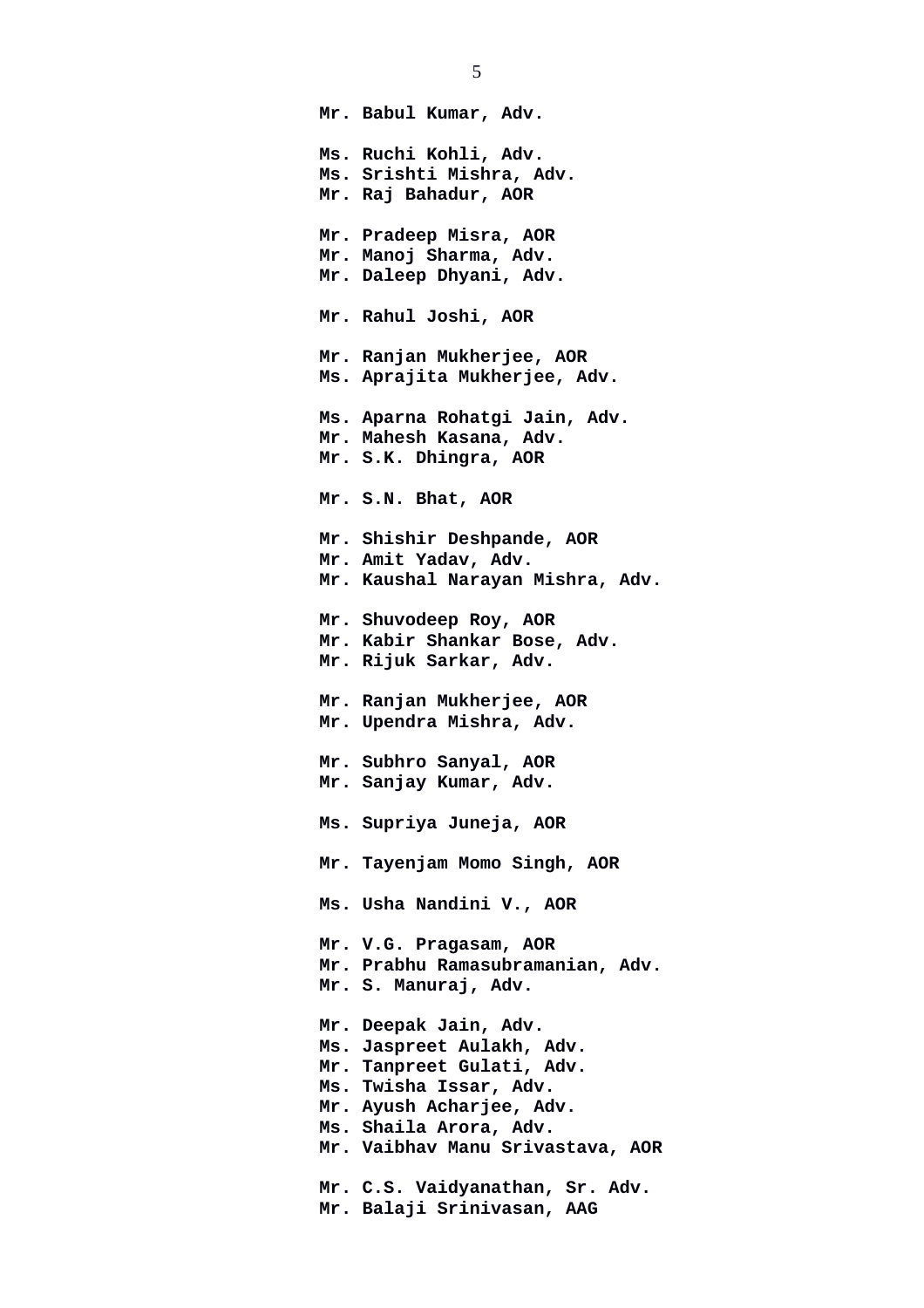**Mr. Vinodh Kanna B., AOR Ms. Pallavi Sengupta, Adv. Ms. S. Valarmathi, Adv. Mr. Mukesh Verma, Adv. Mr. Yash Pal Dhingra, AOR Mr. Anubhav Kumar, Adv. Ms. Ankita Agarwal, Adv. Mr. Leishangthem Roshmani Kh., AOR Ms. Anupama Ngangom, Adv. Ms. Naibam Babina, Adv.** 

## **UPON hearing the counsel the Court made the following O R D E R**

**We have heard learned counsel appearing for the petitioner, the Tamil Nadu Fireworks and Amorces Manufacturers' Association, the Union of India and other parties and perused the record. We have also heard Dr. Sadhana Rayalu, Chief Scientist & Head, Environment Materials Division, CSIR – National Environment Engineering Research Institute, Nagpur.** 

**There is a prayer made on behalf of the fireworks manufacturers to permit manufacture of fireworks with Barium substitute i.e. Barium Nitrate. This is said to reduce the pollution to the extent of about 25 to 30 per cent. We are not inclined to allow this at this stage because it appears that the matter is still under consideration of the Petroleum and Explosive Safety organization (PESO) which has agreed to look into the best formulation that may be permissible for manufacture of firecrackers.** 

**Learned counsel appearing for the PESO on the basis of the affidavit of the minutes of meeting dated 27.02.2019 wherein the PESO has agreed to grant approval for new formulation fireworks by 30th April, 2019. We consider it appropriate to direct the**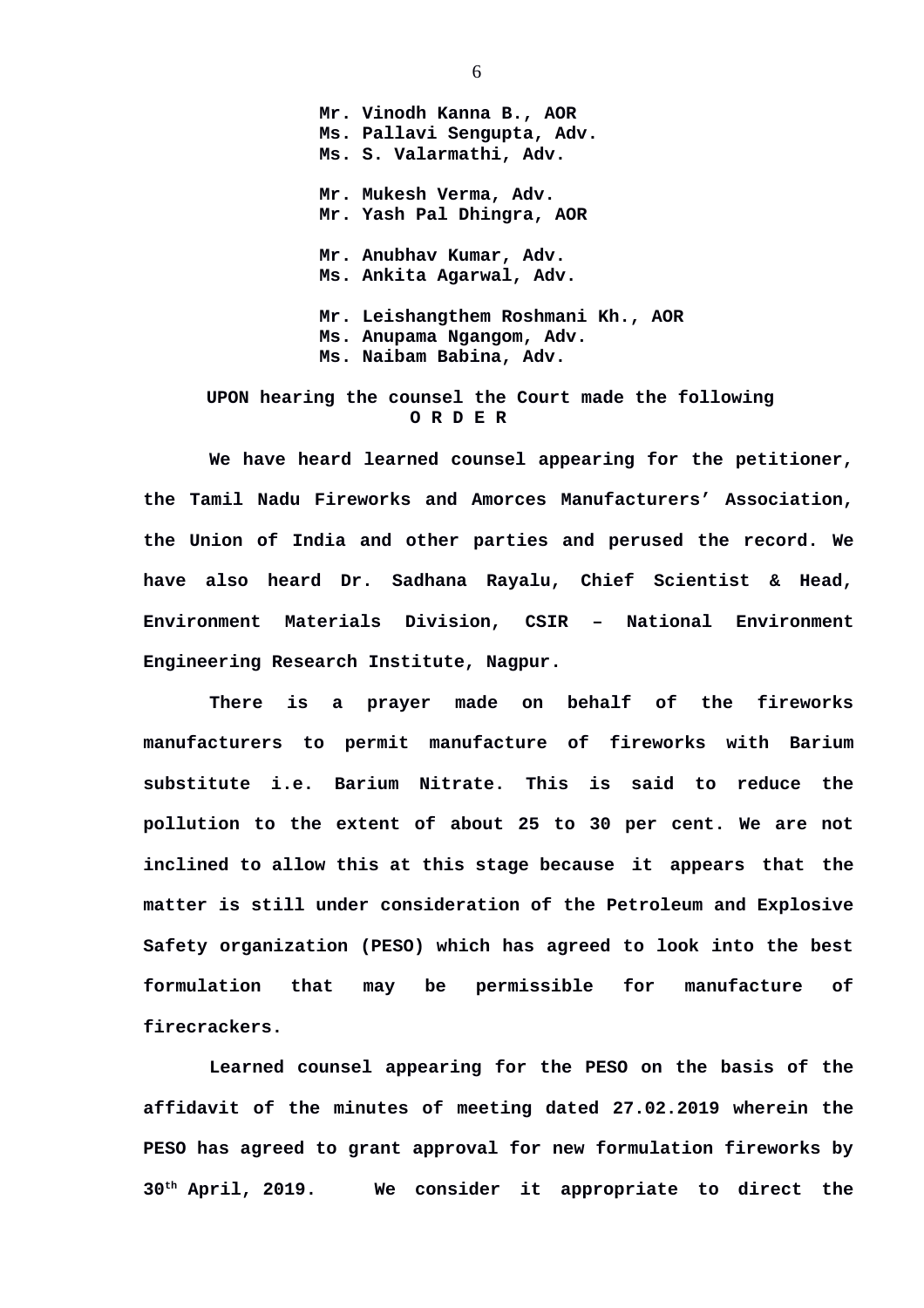**PESO to do so by that date.** 

**Order accordingly.** 

**Upon such approval of new formulation fireworks, the PESO shall submit the said approval to the Union of India and the fireworks manufacturers may start to manufacture firecrackers in accordance with the new formulation and after due permission from the concerned authorities. Any licensed manufacturer may apply for requisite approval in accordance with the relevant rules and orders. This order shall be subject to such orders after the PESO has granted the approval. The Ministry of Environment, Forest and Climate Change (MoEF&CC) may file a report before this Court in the month of 2019. These orders shall operate till such further orders that may be passed and shall not be construed to creating any equity in favour of anybody else.** 

**List the matter in the month of August, 2019.** 

## **I.A. No.46203/2019 and I.A. No.46212/2019**

**Interlocutory application being I.A. No.46203/2019 for impleadment as party respondents is allowed.**

**I.A. No.46212/2019 is an application filed on behalf of the two applicants – temples viz., Thiruvambady Devaswom and Paramekkavu Devaswom in the State of Kerala.**

**According to Mr. R. Basant, learned Senior Counsel appearing for the applicants, these temples have been celebrating the 'Thrissur Pooram' festival since 1798. This festival falls between 7 th May and 14th May, 2019.**

**It appears that displaying of fireworks has been an integral part of the celebration of this festival. Hence, we see no reason**

7